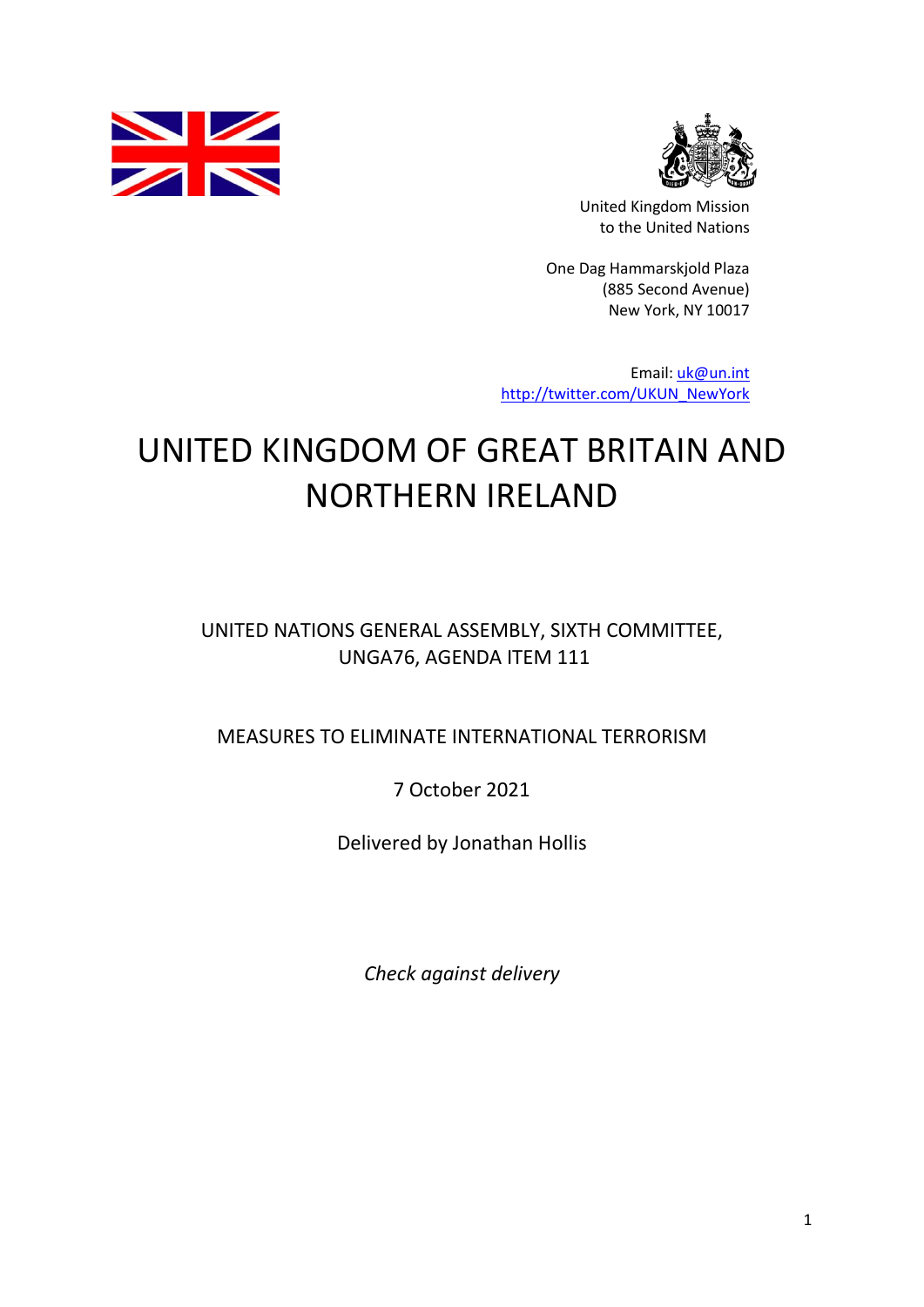Madam Chair,

On behalf of the United Kingdom delegation, may I congratulate you on your election and wish you every success over this session. We look forward to working with you.

In the 20 years since the terrible attacks of September  $11<sup>th</sup>$ , 2001, we have made huge strides to counter the global threat of terrorism. Al Qaeda has been degraded, Daesh has been defeated on the ground in Syria and Iraq. International coordination and cooperation have been vital to our success and have allowed us to focus our efforts where they are needed most. And with this in mind, we welcomed the consensual adoption of the seventh review of the global counter terrorism strategy earlier this year. However, despite these efforts, the threat from terrorism continues to evolve.

Two years ago, the Counter Terrorism Executive Directorate conducted its second assessment visit to the UK. We were pleased to be able to share the report from that visit with the Global Counter Terrorism Coordination Compact entities to encourage discussion and the sharing of best practices. No country can fight terrorism alone and we encourage other Member States to work with CTED to make our international counter terrorism efforts stronger.

Looking to the future, I would like to highlight the following points.

First, as we have seen with the horrific ISKP attack in Kabul, our work to counter the threat of terrorism is not done. We must never again allow Afghanistan to become a base for terrorism. We must also not overlook the spread of terrorism elsewhere in the world, such as in Sub-Saharan Africa, and must continue to tackle the root causes of terrorism.